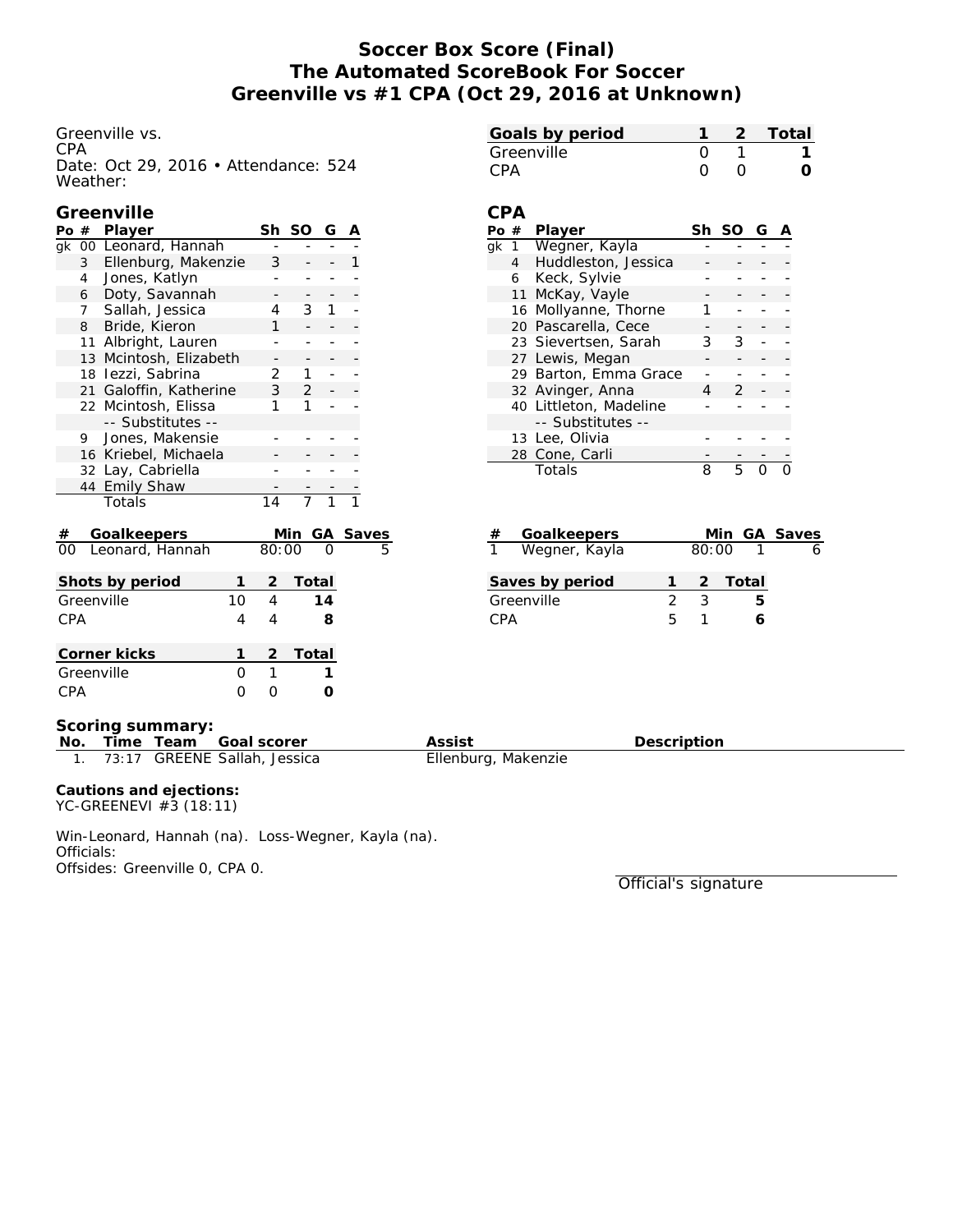**Play-by-Play Summary (1st period) Greenville vs #1 CPA (Oct 29, 2016 at Unknown)**

**Greenville Starters:**

- GK 00 Leonard, Hannah
	- 3 Ellenburg, Makenzie
	- 4 Jones, Katlyn
	- 6 Doty, Savannah
	- 7 Sallah, Jessica
	- 8 Bride, Kieron
	- 11 Albright, Lauren
	- 13 Mcintosh, Elizabeth
	- 18 Iezzi, Sabrina
	- 21 Galoffin, Katherine
	- 22 Mcintosh, Elissa

**CPA Starters:**

- GK 1 Wegner, Kayla
	- 4 Huddleston, Jessica
	- 6 Keck, Sylvie
	- 11 McKay, Vayle
	- 16 Mollyanne, Thorne
	- 20 Pascarella, Cece
	- 23 Sievertsen, Sarah
	- 27 Lewis, Megan
	- 29 Barton, Emma Grace
	- 32 Avinger, Anna
	- 40 Littleton, Madeline
- 00:00 Leonard, Hannah at goalie for Greenville.
- 00:00 Wegner, Kayla at goalie for CPA.
- 02:09 Shot by GREENEVI Galoffin, Katherine WIDE.
- 04:53 Shot by GREENEVI Bride, Kieron HIGH.
- 06:33 Shot by CPA Avinger, Anna, SAVE Leonard, Hannah.
- 08:21 Shot by GREENEVI Iezzi, Sabrina, SAVE Wegner, Kayla.
- 08:51 Shot by GREENEVI Ellenburg, Makenzie WIDE LEFT.
- 13:13 CPA substitution: Cone, Carli for McKay, Vayle.
- 14:02 Shot by GREENEVI Galoffin, Katherine, SAVE Wegner, Kayla.
- 14:23 Shot by GREENEVI Ellenburg, Makenzie BLOCKED.
- 18:11 Yellow card on GREENEVI Ellenburg, Makenzie.
- 18:12 GREENEVI substitution: Emily Shaw for Ellenburg, Makenzie.
- 18:12 CPA substitution: McKay, Vayle for Mollyanne, Thorne.
- 19:16 Shot by CPA Avinger, Anna BLOCKED. Foul on Greenville.
- 21:03 GREENEVI substitution: Jones, Makensie for Bride, Kieron.
- 21:03 CPA substitution: Mollyanne, Thorne for Avinger, Anna. Foul on CPA.
- 22:23 Shot by CPA Sievertsen, Sarah, SAVE Leonard, Hannah.
- 23:16 GREENEVI substitution: Ellenburg, Makenzie for Emily Shaw.
- 23:16 CPA substitution: Avinger, Anna for Cone, Carli.
- 26:59 Header Shot by GREENEVI Sallah, Jessica, SAVE Wegner, Kayla. Foul on CPA.
- 28:15 Header Shot by GREENEVI Ellenburg, Makenzie WIDE LEFT.
- 28:25 CPA substitution: Cone, Carli for Barton, Emma Grace.
- 30:53 Shot by CPA Avinger, Anna WIDE.
- 32:52 GREENEVI substitution: Bride, Kieron for Jones, Makensie.
- 34:22 Shot by GREENEVI Galoffin, Katherine, SAVE Wegner, Kayla.
- 35:31 Shot by GREENEVI Mcintosh, Elissa, SAVE Wegner, Kayla. Foul on CPA. Foul on CPA.
- 40:00 End of period [40:00].